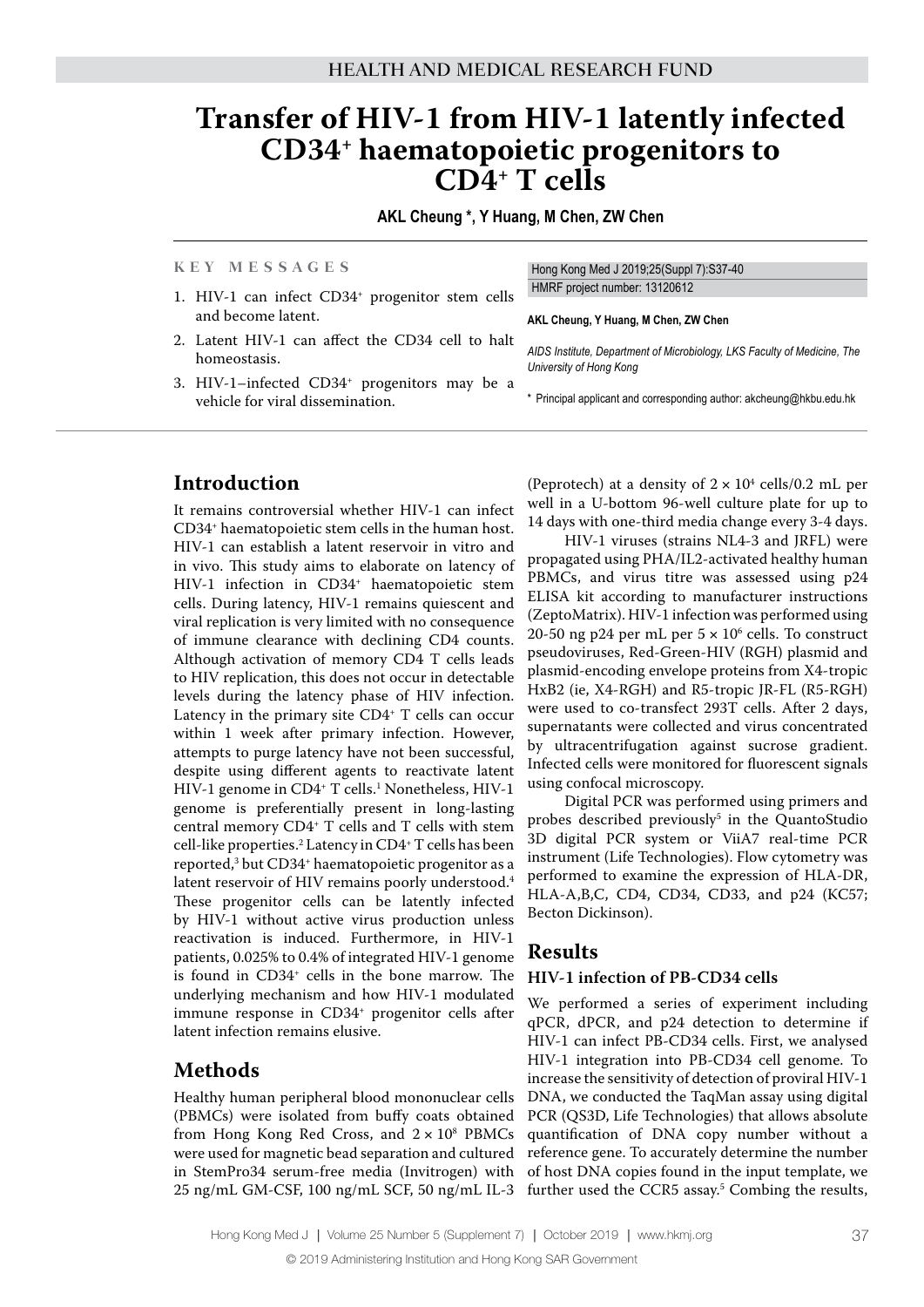we found that in 500 cells, there were approximately 25 copies of proviral HIV-1 DNA (~5% infection) in X4- or R5-tropic virus infection of PB-CD34 cells (Fig 1).



TaqMan assays were performed for dPCR for HIV-1 p17. qPCR for CCR5 was performed to determine number of cells in the template.

#### **Dual-reporter pseudovirus infection of PB-CD34 cells**

To further illustrate that PB-CD34 cells can support HIV-1 infection, we used the dual reporter construct RGH. RGH differentiates between silent latent infection and active infection based on Gag-eGFP (green) and Nef-mCherry (pink) fluorescences, such that early eGFP detection indicates active infection, mCherry indicates latent infection, and dual positive represented by co-localised yellow fluorescence depicts *de novo* Gag expression and integrated latent virus (Fig 2a). Pseudoviruses with X4-tropic HxB2 (X4-RGH) and R5-tropic JR-FL (R5-RGH) envelopes were generated. The infectious ability of the RGH pseudovirus was first tested in GHOST(3)- CXCR4+CCR5+ cells. At day 2 post-infection, eGFP and mCherry signals can be detected on GHOST cells and some cells have co-localised signals (yellow arrows) [Fig 2b], suggesting that integration and replication can be detected using X4-RGH. Similar results were obtained for R5-RGH (data not shown) and validates that the pseudoviruses generated can be used. Next, PB-CD34 cells were infected with X4 or R5-RGH pseudoviruses. After 2 days, confocal microscopy was used to determine fluorescence signals. PB-CD34 cells infected with X4- or



FIG 2. HIV-1 integration and infection of PB-CD34 cells using a dual-reporter pseudovirus: Pseudoviruses constructed with Red-Green-HIV (RGH) backbone and envelope from HxB2 (X4-tropic) and JR-FL (R5-tropic) were used to infect PB-CD34 cells. (a) Schematic representation for active infection indicated by GFP fluorescence (green), integrated viral DNA (latency) by mCherry fluorescence (pink), and active replication from integrated genome (yellow). (b) Fluorescence microscopy was used to examine eGFP and mCherry signals 2 days after infection of GHOST(3)-CXCR4+CCR5+ cells. (c) PB-CD34 cells were infected with X4-RGH or R5-RGH virus for 24 hours and examined under confocal microscopy with blue signals depicting Hosecht DNA/nucleus stain. (d) Results from independent experiments.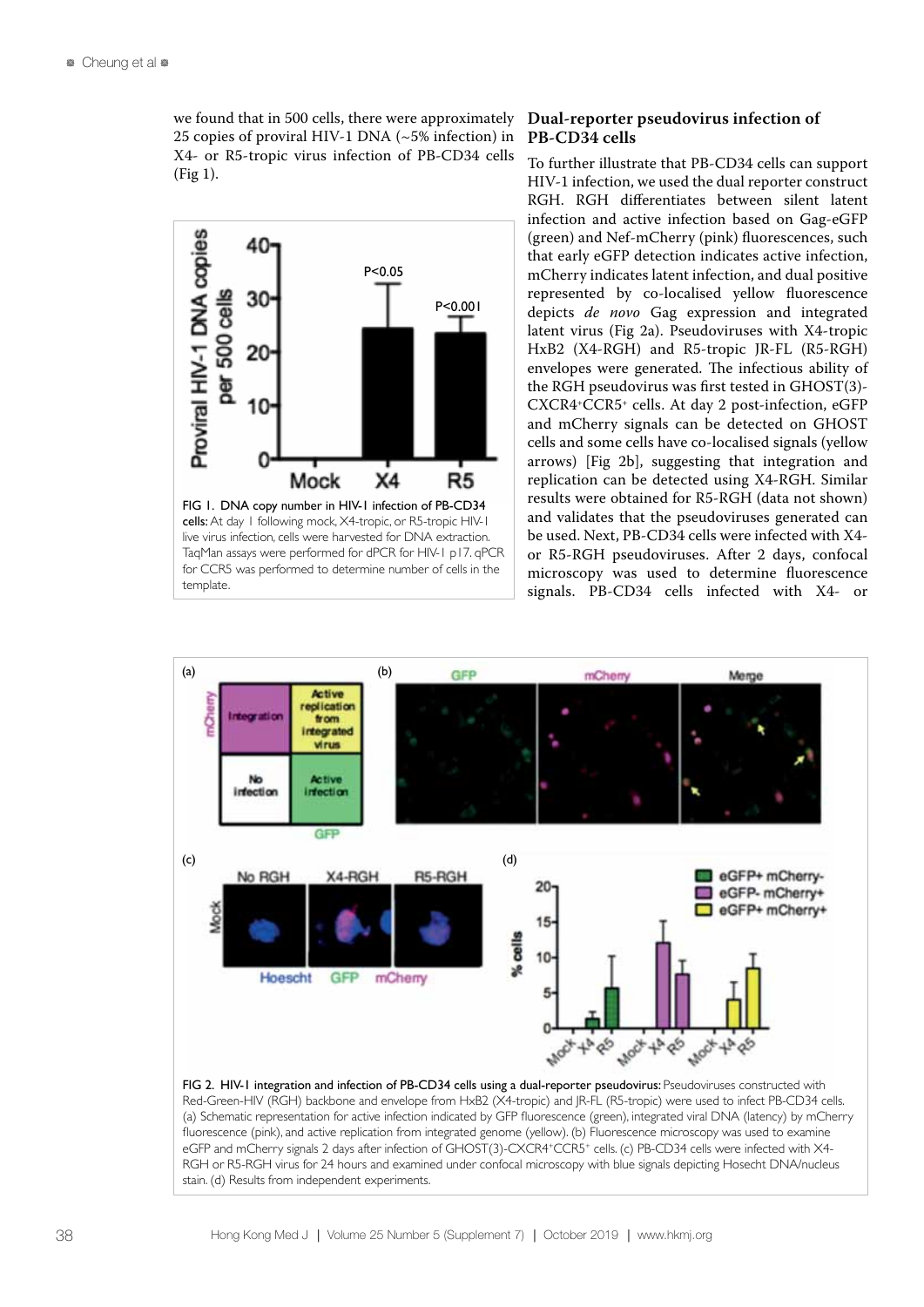R5-RGH viruses had mainly red signals (Fig 2c, 2d), suggesting that latent infections were established by the pseudovirus, albeit a low level of subsequent replication. However, for R5-RGH, a slight but significant increase in active infection was observed and most cells still retained HIV-1 latency (Fig 2c, 2d). Therefore, using the dual-reporter pseudovirus system, CD34<sup>+</sup> cells can be successfully infected with characteristic of integration and replication and confirms that CD34<sup>+</sup> cells can be infected by HIV-1.

#### **HIV-1 can transmit from infected PB-CD34 cells to autologous CD4+ T cells**

HIV-1–infected PB-CD34 cells were shown to be capable of eliciting an immune response by upregulation of type I IFNs and MHC-I/II molecules. We then sought to determine if HIV-1 transmission can occur to CD4+ T cells. First, PB-CD34 cells were mock or infected by HIV-1NL4-3 for 7 days. By day 6, naive CD4+ T cells were isolated from the same donor PBMCs using magnetic beads, and left in media or stimulated with PHA or anti-CD3/anti-CD28 antibodies for 24 hours. To note, ELISA did not detect any p24 in the supernatant of PB-CD34 cells at day 7 post-infection. On day 7, co-culture occurred at a ratio of one PB-CD34 cell to five CD4+ T cells. One day later, cells were subjected to intracellular immunostaining for p24 following surface CD34, CD4, and activation marker CD25 staining, and analysed by flow cytometry. Following gating on CD34- cells, CD4 cells were analysed for p24 signals among CD25+ and CD25- cells. Following co-culture, p24 signals can be detected in naive CD4+ T cells without stimulation but upregulated for CD25 (Fig 3). PHA or anti-CD3/anti-CD28 stimulated cells did not display p24<sup>+</sup> cells. This is in stark contrast to HIV-1–free virus infection of CD4+ T cells where activated cells are required for efficient infection. When a transwell was used to separate PB-CD34 cells and CD4<sup>+</sup> T cells, no viral p24 signals was detected on CD4<sup>+</sup> T cells (data not shown), suggesting that direct cell-cell contact is required for viral transmission. Interestingly, the up-regulation of CD25 following co-culture among naive CD4+ T cells suggest that upon interaction with infected PB-CD34 cells, the naive T cells are activated in a certain level, probably due to the unregulated type I IFNs and MHC-I/II antigen presentation molecules.

## **Discussion**

Infection of CD34+ cells by HIV-1 remains controversial in two aspects: (1) whether CD34+ cells can be infected by HIV-1, and (2) whether a latent reservoir is established. The difficulty of addressing these issues mainly lie at the lack of a robust cellbased model of study. Thus, this study provided a robust peripheral blood-derived CD34+ cell culture



FIG 3. Cell-cell transmission of HIV-1 from infected PB-CD34 cells to autologous CD4+ T cells: PB-CD34 cells were infected for 7 days before co-culture with naive CD4+ T cells unstimulated or stimulated with PHA (5 µg/mL) or anti-CD3/anti-CD28 antibodies (0.5 µg/mL) for another 24 hours. Representative flow cytometry plots showing gating strategy to analyse p24 signals among CD25<sup>+</sup> or CD25<sup>-</sup> subsets in CD34<sup>-</sup> cells.

model that can support HIV-1 infection, integration, and replication, and a mean of viral transmission by cell-cell spread to CD4+ T cells.

The importance of CD34<sup>+</sup> cells as a latent reservoir has been neglected. We showed that CD34+ cells can act as effectors of innate immune response through expression of PRRs and inducible type I IFNs, as well as expression of antigen presenting MHC-I/II molecules. Notwithstanding that the HSCs infected by HIV-1 have a higher tendency towards the myeloid lineage likely due to recognition of HIV-1. HIV-1 could be transmitted through cellcell contact; these cells along with dendritic cells and macrophages contribute to CD4+ T cell depletion. However, whether this occurs in the bone marrow or the periphery remains to be investigated.